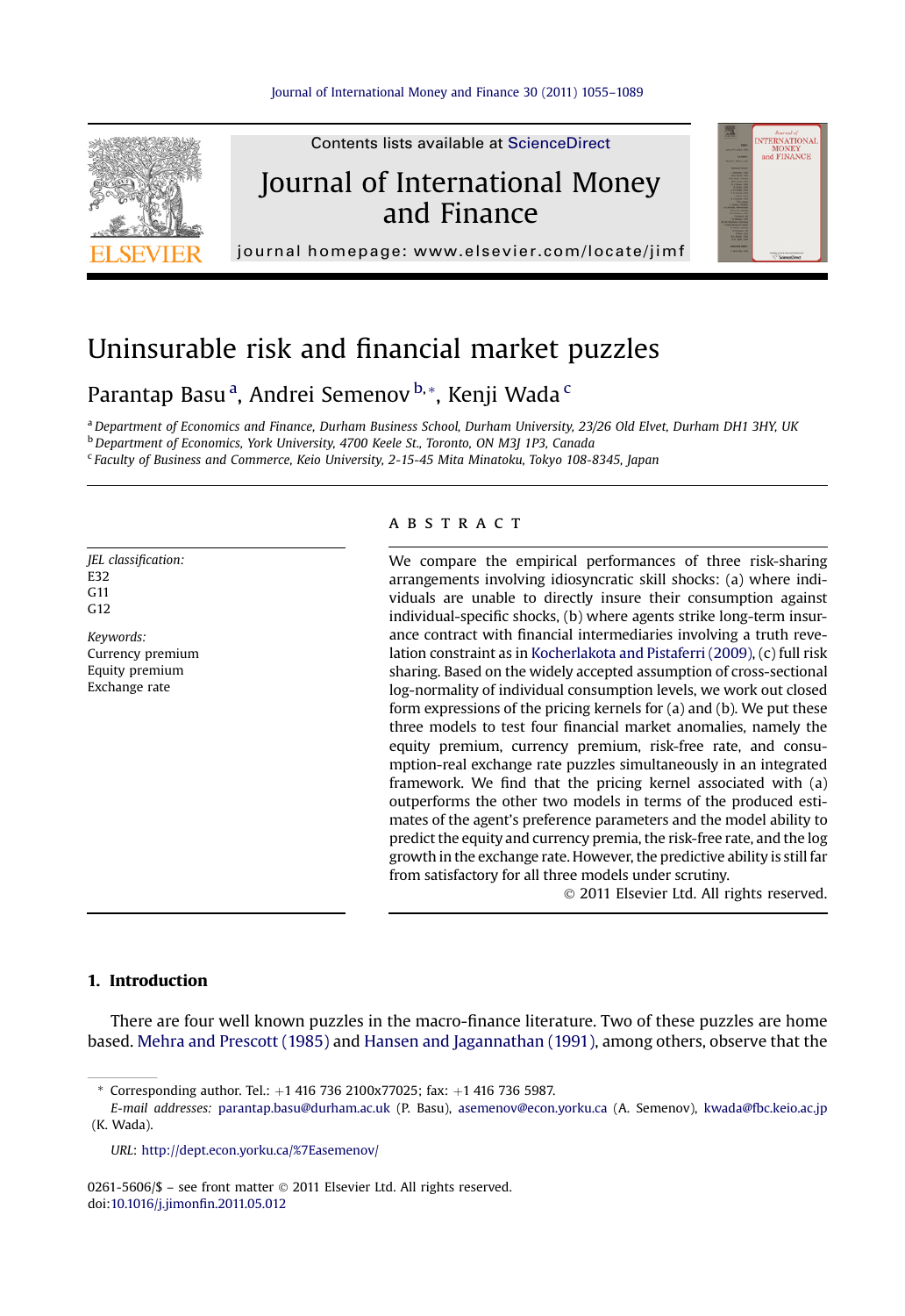covariance of aggregate per capita consumption growth with the excess return on the market portfolio over a risk-free asset is very low, so that the representative-agent consumption CAPM can explain the observed market premium only if the typical investor is extremely risk averse. This is known as the equity premium puzzle. In addition, [Weil \(1989\)](#page--1-0) observes that, given the lack of variability of aggregate consumption growth, the representative-agent must have a negative rate of time preference for the model to match the observed mean risk-free rate. This anomaly is known as the risk-free rate puzzle.

The other two puzzles appear on the international front. Economic theory predicts that in a complete market setting, the log real exchange rate growth between any two countries equals the difference in the logs of the foreign and domestic stochastic discount factors ([Brandt](#page--1-0) et al., 2006). With a representative agent in each country, the log real exchange rate growth must be perfectly correlated with the difference in the log growth rates of marginal utilities of aggregate per capita consumption of respective countries. This implies that, under the standard assumption of power utility, the log real exchange rate and log relative consumption should be perfectly correlated. In practice, however, it is observed that the correlation between relative consumption and the real exchange rate is close to zero or even negative. The real exchange rates are more volatile and persistent than the log relative consumption. This is the consumption-real exchange rate puzzle documented by [Kollmann \(1991, 1995\)](#page--1-0) and [Backus and Smith \(1993\).](#page--1-0) The fourth anomaly with the representative-agent model is that it is unable to reconcile the highly volatile excess return on currency with the smooth aggregate consumption growth rate unless the agent is assumed to bear an implausibly high level of risk aversion. This is the currency premium puzzle, illustrated by [Lustig and Verdelhan \(2007\),](#page--1-0) for example.

The representative-agent consumption CAPM is implicitly based on the assumption of market completeness. In the absence of complete contingent claims markets, agents are not able to completely insure their consumption against idiosyncratic risks they face and hence realized IMRS can differ across individuals. [Bewley \(1982\), Mehra and Prescott \(1985\), Mankiw \(1986\), Constantinides and Duf](#page--1-0)fie [\(1996\), Brav et al. \(2002\), Semenov \(2004\), Basu and Wada \(2006\)](#page--1-0), and [Balduzzi and Yao \(2007\)](#page--1-0), among others, argue that consumers' heterogeneity induced by market incompleteness may be relevant for asset pricing.

To assess the potential of the incomplete market hypothesis in explaining the [Backus and Smith](#page--1-0) [\(1993\)](#page--1-0) puzzle and the [Mehra and Prescott \(1985\)](#page--1-0) equity premium puzzle, [Kocherlakota and](#page--1-0) [Pistaferri \(hereafter KP\) \(2007, 2009\)](#page--1-0) assume that markets are complete with respect to countryspecific shocks (individuals can fully insure their consumption against cross-country shocks), but domestic markets are incomplete (individuals cannot completely insure themselves against idiosyncratic skill shocks). This partial insurance creates heterogeneity across individuals making it necessary to relax the assumption of a representative agent within each country. [KP \(2007, 2009\)](#page--1-0) consider two forms of partial insurance against idiosyncratic skill shocks. The first KP call domestically incomplete (DI) markets. Under this formulation, individuals are unable to directly insure their consumption against individual-specific shocks. The second form of partial insurance they label as Private Information Pareto Optimal (PIPO). Here, the agents are able to sign insurance contracts, which allow them to completely insure themselves against idiosyncratic shocks, subject to the incentive constraint that agents reveal truth about their private skill shocks to the financial intermediary.

For each of these two forms of partial insurance, [KP \(2007\)](#page--1-0) derive a restriction relating the growth rate of the real exchange rate to the difference in the growth rates of the moments of the crosssectional distributions of consumption in two countries. Using household-level consumption data for the US and the UK, they show that the asset pricing model associated with the PIPO insurance scheme fits the data on real exchange rates with the relative risk aversion coefficient of around five, while the complete risk-sharing (CRS) model and the DI model both perform poorly. In another companion paper, [KP \(2009\)](#page--1-0) demonstrate the superior performance of the PIPO model to explain the observed mean equity premium in the US when households have a relative risk aversion coefficient between five and  $\text{six}.$ <sup>1</sup>

<sup>1</sup> Constantinides and Duffi[e \(1996\), Brav et al. \(2002\), Semenov \(2004\), Basu and Wada \(2006\)](#page--1-0), and [Balduzzi and Yao \(2007\)](#page--1-0) also argue that the model with heterogeneous consumers can help explain the excess return on the market portfolio over the risk-free rate with a plausible value of the relative risk aversion coefficient.